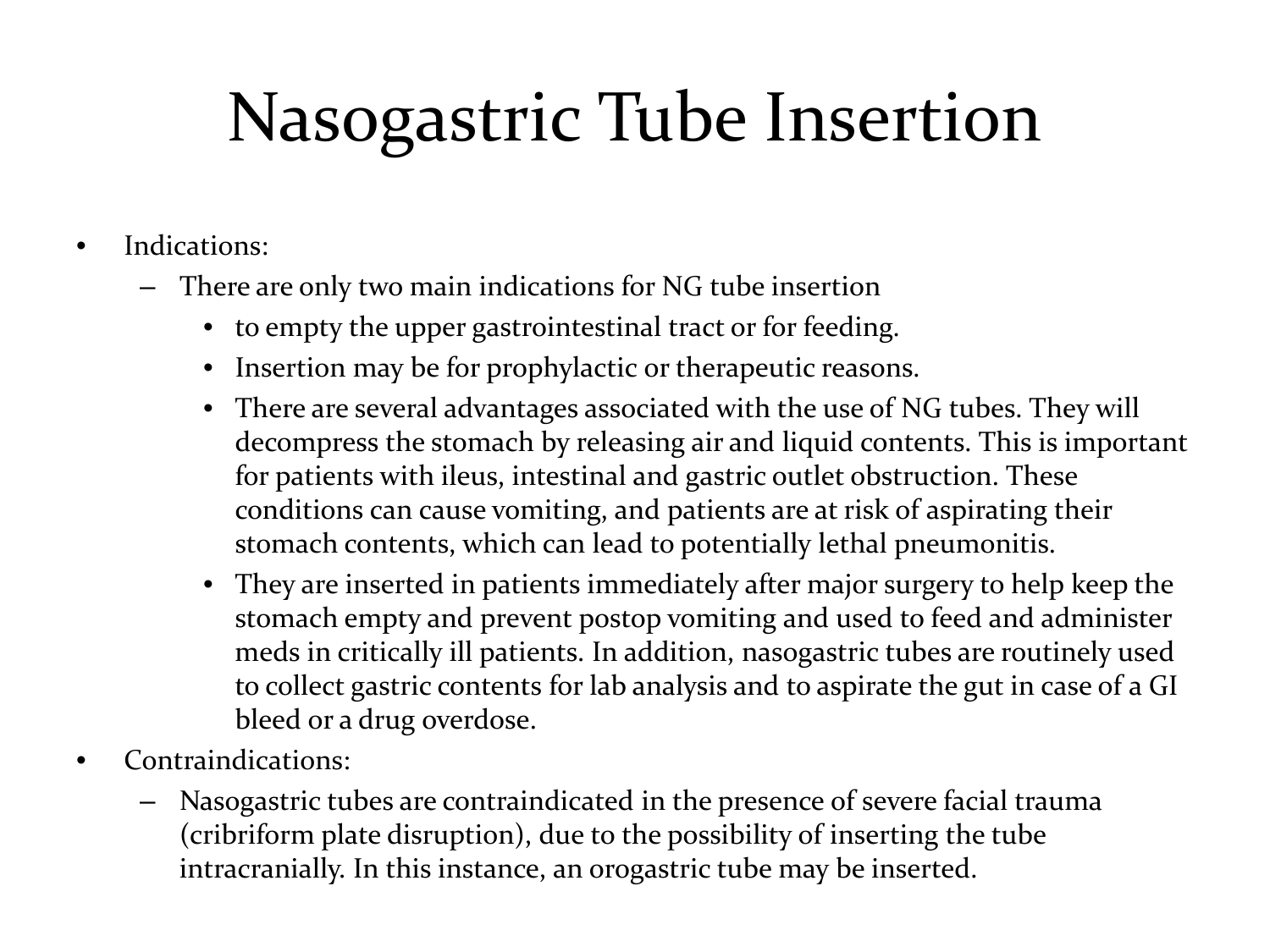- External measurement from the tip of the nose to a point halfway between the xiphoid and the umbilicus distance gives a rough idea of the required length.
- Nasogastric size: Largest tube that can pass through nare. Adult use 14 or 16 Fr NG tube (smaller lumen catheters are not used for decompression because they must be able to remove thick secretions)
- The patient should sit up, without any head tilt (chin up). An appropriately sized tube is chosen and the tip is lubricated.
- The wider nostril is chosen and the tube slid down along the floor of the nasal cavity. Patients often gag when the tube reaches the pharynx. Asking them to swallow their saliva or a small amount of water may help to direct the tube into the esophagus. Once in the esophagus, it may be easy to push it down into the stomach.
- The correct intragastric position is then verified. The tube is fixed to the nose and forehead using adhesive tapes. The stomach is decompressed by attaching a 60ml syringe and aspirating its contents. Blocked tubes can be flushed open with saline or air.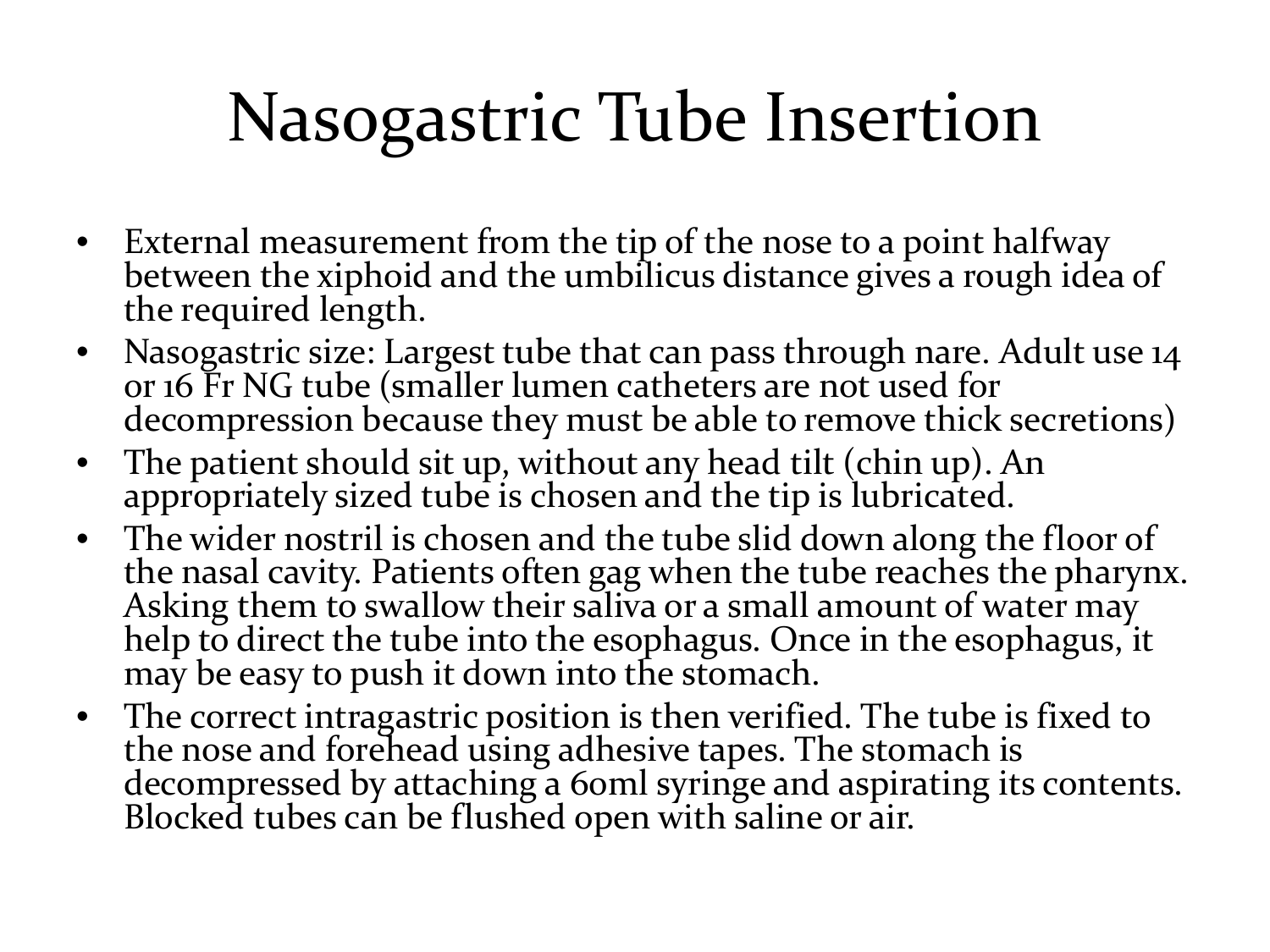

Measurement Measure length of NG tube from the nose to the earlobe and then to a point midway between xyphoid process and umbilicus.



Direct tube along the floor of nostril to the posterior pharyngeal then direct the tube downward through the nasopharynx





Secure tube